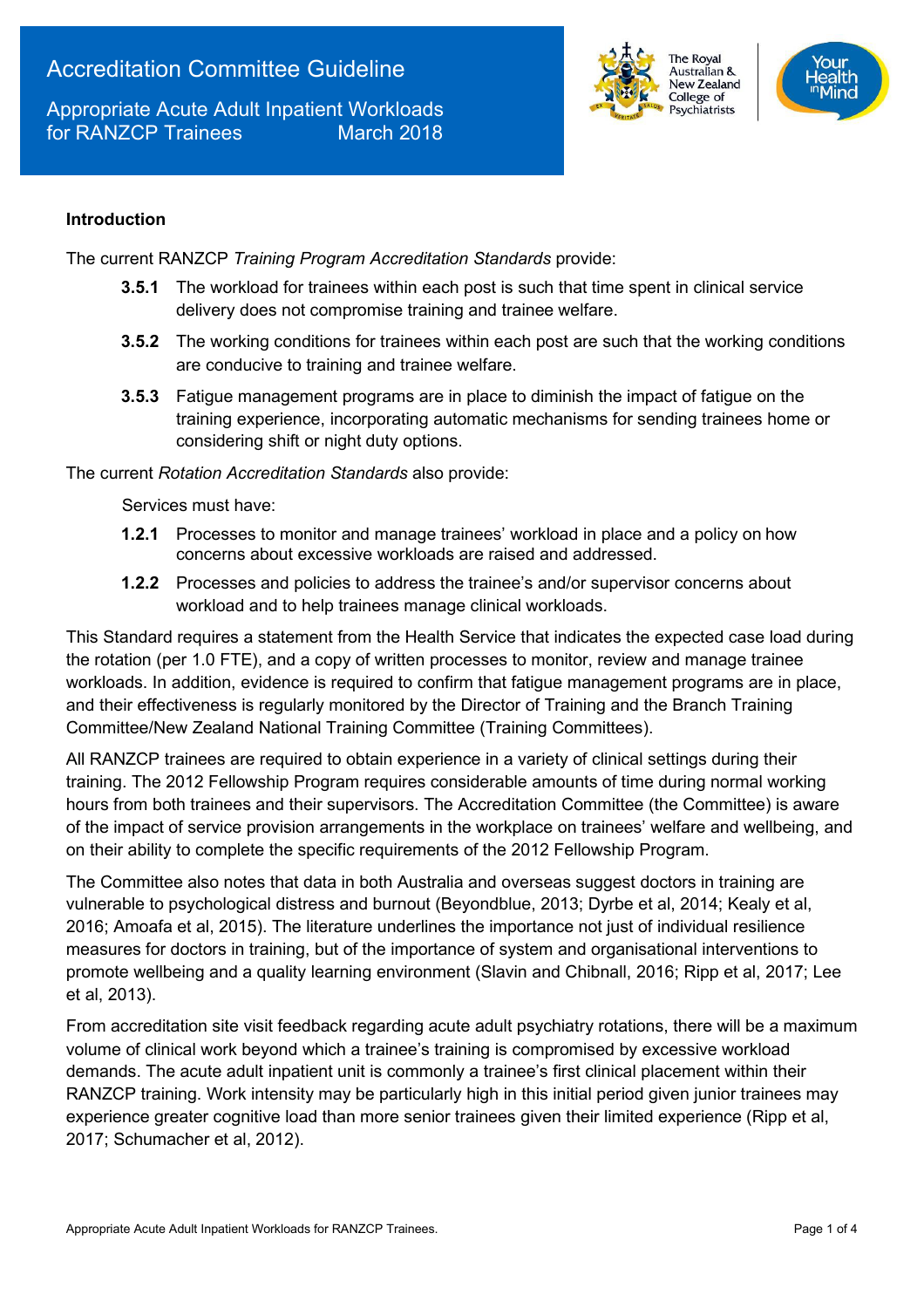Workload has been one of many factors associated with burnout in doctors (Lee et al, 2013; Schmacher et al, 2012; Eckleberry et al, 2017). Workload may also impact quality patient care (Thanarajasingam et al, 2012; Vidyarthi et al, 2007).

Accreditation site visitors have also noted that in some services non-psychiatry trainee junior doctors working in the same setting are subject to formal workload caps, and that, at times, this has ledservices to increase patient numbers for RANZCP trainees who have no formula. Accreditation site visitors have found it difficult to take a consistent position in such cases because no formal RANZCP guidelines have been in place. Service managers have also observed that they cannot be expected to adhere to standards which have never been explicitly set out.

## **Guidelines for Acute Adult Inpatient Workloads**

These guidelines are intended to provide guidance for Training Committees when accrediting or reaccrediting posts, for service managers when designing posts, for supervisors and Directors of Training when monitoring posts, and for accreditation site visitors.

The parameters of workloads such that clinical service delivery does not compromise training and trainee welfare are variable. The parameters will change with individual circumstance, and will differ according to how much of the trainee's time is designated as being spent in the inpatient unit or elsewhere (community clinic, emergency department cover etc), and other factors such as patient illness profiles.

The Committee recognises that the large differences in the way in which services work give rise to widely varying factors that influence an individual trainee's workload. These might include:

- **stage of the trainee and seniority of other trainees in the ward**
- **complexity of the patient load**
- **acuity of the patients under care**
- **voluntary versus involuntary settings**
- **length of stay**
- **level of available supporting staff**
- **amount of consultant cover**
- **presence of junior resident medical officers/house officers on the team**
- **staffing profiles of nursing and allied health personnel**
- **impact of leave cover arrangements for other trainees**
- **rural versus urban settings.**

Given the above, the Committee proposes an approach to ensure that inpatient workloads do not compromise RANZCP training and trainee wellbeing. A crucial component of this is the regular engagement of Directors of Training, Service/Clinical Directors, Training Committees, the Committee for Training, and trainees in monitoring trainee workloads, given the impact on both training and patient care when patient numbers are excessive. Inpatient numbers should include all patients under the trainee's care, whether based in the inpatient unit, or elsewhere in the hospital.

The suggested approach is outlined below:

- That services have an established, documented process for regular monitoring of trainee workloads in acute adult inpatient terms. This could be an agenda item in a regular medical officer meeting, or in another regular forum.
- Term orientation should include orientation to the above process, and how and with whom trainees can escalate concerns if workload is excessive.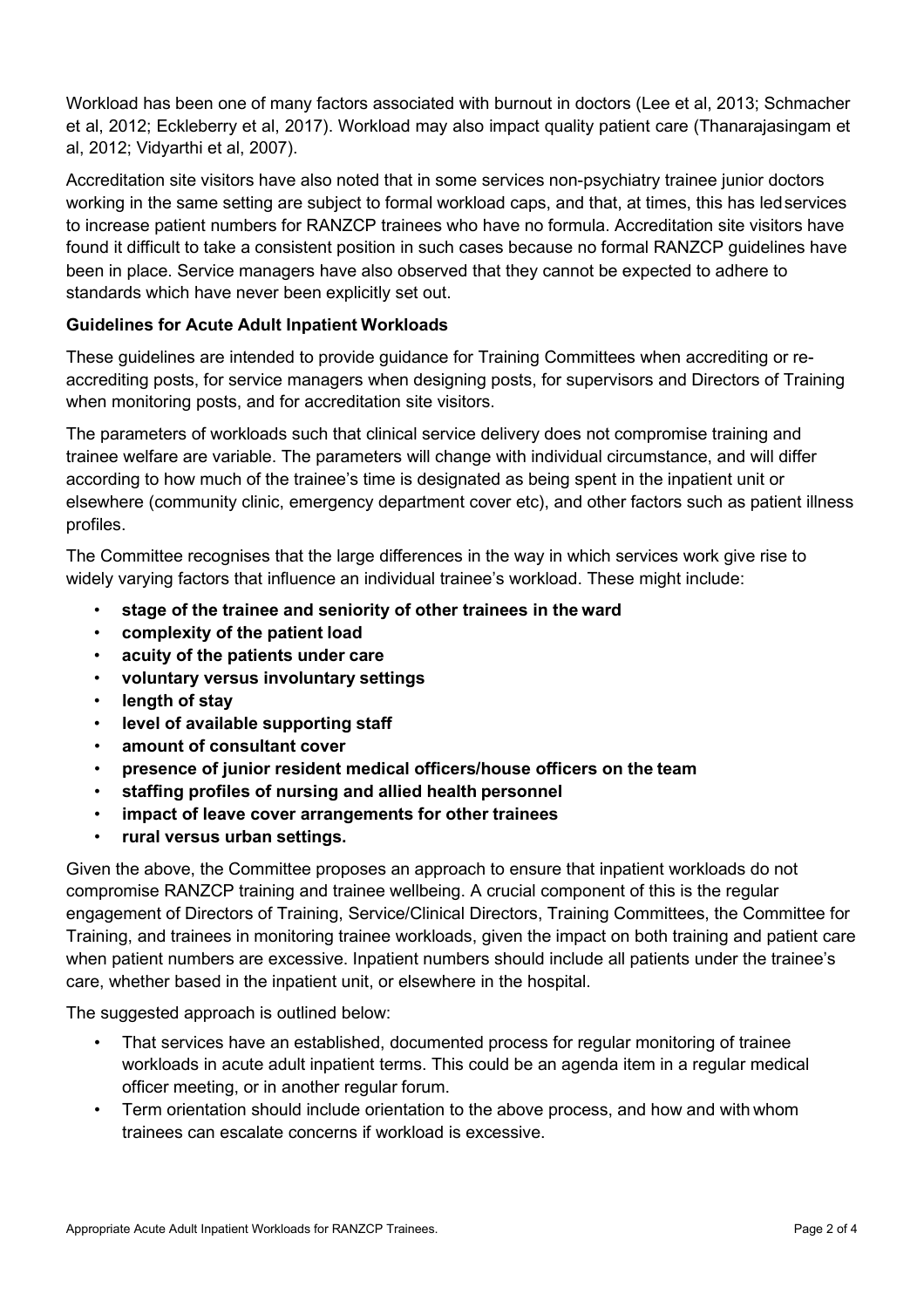- Whilst noting the variation in service structures, staffing and patient mix, the following table provides some guidance as to suggested workload, in terms of recommendations regarding numbers, but acknowledgement of a range which accommodates the variations noted earlier.
- The recommended inpatient numbers is consistent with projections produced by the National Mental Health Service Planning Framework.
- A maximum inpatient number approaching 15 patients for a fulltime trainee or 8 for a half-time trainee flags to the trainees and services when workload is excessive, and should be a flag to Service Managers, Clinical Directors, Training Committees and Directors of Training to urgently review the training post's workload. The Committee's *Rotation Accreditation Standards*  document will assist in this review.
- Workloads above recommended inpatient numbers should be monitored closely by the supervisor, and discussed with the Service Manager/Clinical Director. If workload concerns cannot be addressed satisfactorily, the post should be referred to the Director of Training and/or Training Committee.
- Whilst noting there may be short periods when inpatient numbers may be temporarily increased beyond the recommended number, the relevant Training Committee should be notified if the maximum number is reached for more than 14 days.
- Trainees or supervisors may escalate workload concerns to the Director of Training and/or Training Committee, if these are not resolved at the local service level.
- Training Committees have the opportunity to review workload for posts at the point of initial accreditation and at re-accreditation. As noted above, they may also review workload concerns that have not been resolved, despite escalation and review at a local level.

The Committee acknowledges that achieving the inpatient workloads proposed in these guidelines will need consultation with, and the cooperation of, Service Managers and Clinical Directors. As such, it is intended that these guidelines will assist in conversations between Directors of Training, Clinical Directors and Service Managers.

| Proposed Appropriate Acute Adult Inpatient Workloads for RANZCP Trainees |  |  |  |  |
|--------------------------------------------------------------------------|--|--|--|--|
|--------------------------------------------------------------------------|--|--|--|--|

| <b>Trainee</b><br><b>Acute Inpatient Duties</b> | <b>Recommended Inpatient</b><br><b>Numbers</b> |
|-------------------------------------------------|------------------------------------------------|
| <b>Fulltime</b>                                 | $8 - 10$                                       |
| <b>Halftime</b>                                 | 4-5                                            |

The inpatient workloads proposed in this table should be read in conjunction with the influencing factors listed on page two.